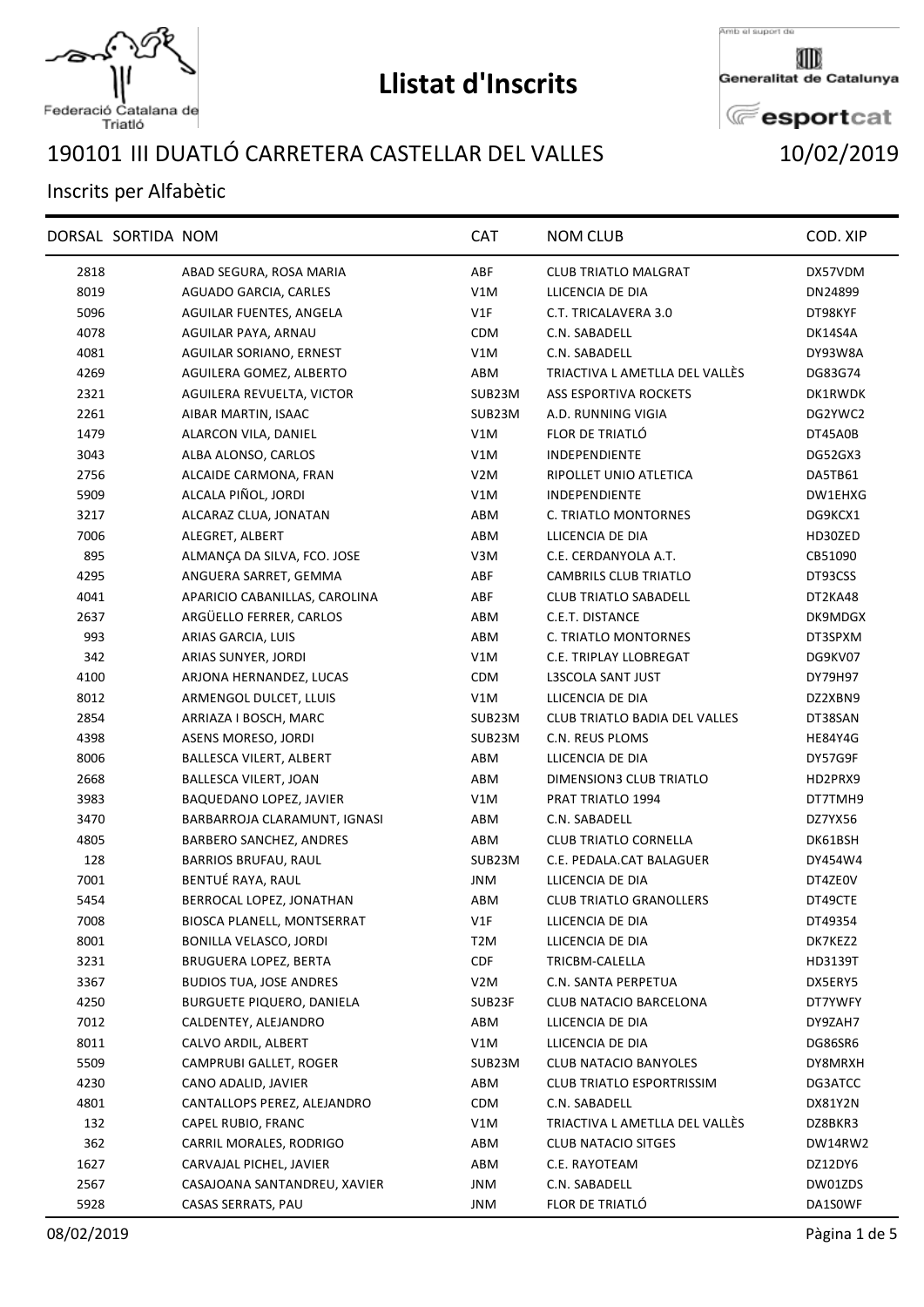|      | DORSAL SORTIDA NOM |                                 | CAT              | <b>NOM CLUB</b>                | COD. XIP       |
|------|--------------------|---------------------------------|------------------|--------------------------------|----------------|
| 7002 |                    | CASTRO LOPEZ, ALBERTO           | ABM              | LLICENCIA DE DIA               | DY627BM        |
| 4110 |                    | CATALAN RAMIREZ, ALEX           | JNM              | C.N. TERRASSA-CICLES MORENITO  | HD9ABXX        |
| 5935 |                    | CEJUDO ALBA, RAUL               | ABM              | C. TRIATLO MONTORNES           | HZ3GSA2        |
| 4232 |                    | CERVANTES CABAS, MARTI          | <b>CDM</b>       | TRICBM-CALELLA                 | DX67RZ4        |
| 1311 |                    | CHIRICO, LUCAS                  | ABM              | C.E.T. DISTANCE                | DT98KA7        |
| 1520 |                    | CLARENA RIERA, VICENÇ           | V1M              | C.N. SABADELL                  | <b>DG0CVXP</b> |
| 20   |                    | CLAVERO SANCHEZ, MONTSERRAT     | V3F              | C.N. REUS PLOMS                | CB27928        |
| 886  |                    | CLERICO RODES, ALVARO           | V <sub>2</sub> M | <b>CLUB TRIATLO SABADELL</b>   | DR02N5A        |
| 74   |                    | COCKBURN, LISA                  | V3F              | C.N. SABADELL                  | DN4BVA4        |
| 4759 |                    | CODONY VENTURA, MARC            | CDM              | INDEPENDIENTE                  | DN7SKKD        |
| 4803 |                    | COLLS TECUL, ADRIÀ              | ABM              | TRIFANATICS CLUB ESPORTIU      | DK88MBD        |
| 984  |                    | COLOME SOMOZA, JOSEP            | V3M              | C.N. SABADELL                  | CE32765        |
| 8016 |                    | CONTRERAS SÁNCHEZ, XAVIER       | V1M              | LLICENCIA DE DIA               | DG2VS6E        |
| 4764 |                    | COOPER JORDAN, JOAQUIM          | V1M              | DIMENSION3 CLUB TRIATLO        | DZ6RSZR        |
| 8021 |                    | CORTECERO MONTAÑES, RAFAEL LUIS | V1M              | LLICENCIA DE DIA               | DG64B63        |
| 7005 |                    | CORTÉS MAS, VICENÇ              | ABM              | LLICENCIA DE DIA               | DT02THB        |
| 8015 |                    | COYO ASENSIO, MIREIA            | ABF              | LLICENCIA DE DIA               | DM8FHXH        |
| 4066 |                    | CRIACH DOS SANTOS, ISABEL       | V1F              | <b>CERCLE SABADELLES 1856</b>  | DT6H3XY        |
| 2476 |                    | CRUZ INFANTES, JOSE LUIS        | V1M              | TRIATLO FISIORUTPUJOL.COM      | DT3DEMS        |
| 3527 |                    | CUSCO, IÑAKI                    | V1M              | FASTTRIATLON-C.N. MONTJUIC     | DK7PAN6        |
| 3536 |                    | <b>CUSSO MORICHE, DIEGO</b>     | V1M              | C.E. MEDITERRANI               | DR4AW0R        |
| 4896 |                    | DALMAU GOMEZ, ADRIA             | ABM              | <b>CLUB TRIATLO GRANOLLERS</b> | DA0R4GA        |
| 5203 |                    | DE ANDRES SANCHEZ, JORGE        | V1M              | <b>INDEPENDIENTE</b>           | DT6VPA3        |
| 3100 |                    | DE GISPERT, JUAN                | ABM              | <b>INDEPENDIENTE</b>           | DK100GH        |
| 174  |                    | DEL ESTAL REBOLLAL, JUAN CARLOS | V <sub>2</sub> M | W3TRIBCN                       | <b>DK6995N</b> |
| 2946 |                    | DOMINGO MAS, NARCIS             | V1M              | <b>CAMBRILS CLUB TRIATLO</b>   | DT6DGDB        |
| 5134 |                    | DOMINGUEZ CUADROS, MONTSERRAT   | V2F              | FASTTRIATLON-C.N. MONTJUIC     | DG9RCZC        |
| 3173 |                    | DONIGA MARTINEZ, MARC           | <b>JNM</b>       | C.N. SABADELL                  | DZ2KVFZ        |
| 1871 |                    | DORADO FERNANDEZ, DANIEL        | ABM              | C.N. SABADELL                  | DK79BXX        |
| 8020 |                    | ESCARABAJAL CAMPOR, IDOYA       | ABF              | LLICENCIA DE DIA               | DW41B24        |
| 5858 |                    | ESPINOSA VALERO, POL            | SUB23M           | <b>CLUB NATACIO BANYOLES</b>   | DT2KSXE        |
| 4040 |                    | ESTRADE MORAGAS, ABRIL          | <b>CDF</b>       | L3SCOLA SANT JUST              | <b>DZ0MRVA</b> |
| 8002 |                    | FAGEDA PLA, MIREIA              | V1F              | LLICENCIA DE DIA               | DN4NDHX        |
| 4765 |                    | FARELL GONZALO, BIEL            | <b>JNM</b>       | C.N. SABADELL                  | DR7TVV2        |
| 1019 |                    | FASIELLO, SIMON                 | ABM              | C.E. RAYOTEAM                  | DT46MRY        |
| 1580 |                    | FAURIA TORRENT, ANTOLI          | ABM              | C.E.T. DISTANCE                | DF71N8E        |
| 4033 |                    | FAZELI HOKMABAD, NIKNAZ         | ABF              | <b>CLUB TRIATLO SABADELL</b>   | DK8BBWV        |
| 4482 |                    | FERNANDEZ ORO, ALEXANDRE        | ABM              | <b>CLUB TRIATLO SABADELL</b>   | DW33ZW7        |
| 6036 |                    | FERNANDEZ ORTEGA, OLGA          | V1F              | <b>CLUB TRIATLO SABADELL</b>   | DK9W35D        |
| 4834 |                    | FERNANDEZ VILALTA, GUILLEM      | ABM              | <b>CLUB TRIATLO GRANOLLERS</b> | DX7K0G7        |
| 204  |                    | FORTUNY I CENDRA, LLIBERT       | V1M              | INDEPENDIENTE                  | DT2MWS5        |
| 2406 |                    | FRUTOS RUIZ, LAIA               | ABF              | <b>C.A. LES TORTUGUES</b>      | DX1HPS9        |
| 2274 |                    | FUENTE CORRETGER, CARLES        | V1M              | C.N. VIC-ETB                   | DK44TTA        |
| 4292 |                    | FULGUEIRA MAYANS, TOMAS         | V1M              | INDEPENDIENTE                  | DG2HVPT        |
| 4107 |                    | <b>GABARRO SOLE, ROGER</b>      | ABM              | A.E. BLANCAFORT - TRIATLO      | DZ9M00H        |
| 7010 |                    | GAGO, ANUCHI                    | ABF              | LLICENCIA DE DIA               | DY6GV8H        |
| 2566 |                    | GARCIA CARPENA, JOAN CARLES     | V1M              | C.N. SABADELL                  | HD34HK1        |
| 4808 |                    | <b>GARCIA DEL TORO, BLAS</b>    | V2M              | L3SCOLA SANT JUST              | DG8W793        |
| 4283 |                    | GARCIA FERNANDEZ, IVAN          | ABM              | VILADECANS TRIATLO             | DM94MR5        |
| 2709 |                    | GARCIA MARTIN, ALONSO           | CDM              | L3SCOLA SANT JUST              | DW8N3PT        |
| 7013 |                    | GASCH YAGÜE, QUIM               | V <sub>2</sub> M | LLICENCIA DE DIA               | DT02RAG        |
| 1784 |                    | GAZO GIMENEZ, DAVID             | V1M              | INDEPENDIENTE                  | HE3XBSK        |
| 1709 |                    | <b>GENOLLA SUBIRATS, MIQUEL</b> | V <sub>2</sub> M | <b>INDEPENDIENTE</b>           | DK8VP5M        |
| 3076 |                    | GIL MOLDES, DAVID               | V1M              | C.E. TRIPLAY LLOBREGAT         | DK2KH1M        |
| 1274 |                    | <b>GISPERT PORCAR, XAVIER</b>   | V1M              | TRIACTIVA L AMETLLA DEL VALLÈS | DT0K7HR        |
| 3432 |                    | GOLDTHORP, ADAM                 | V1M              | <b>CERCLE SABADELLES 1856</b>  | DZ5BXGF        |
| 4558 |                    | GOMEZ PEREZ, ROGER              | CDM              | C.E. CERDANYOLA A.T.           | DT33CGP        |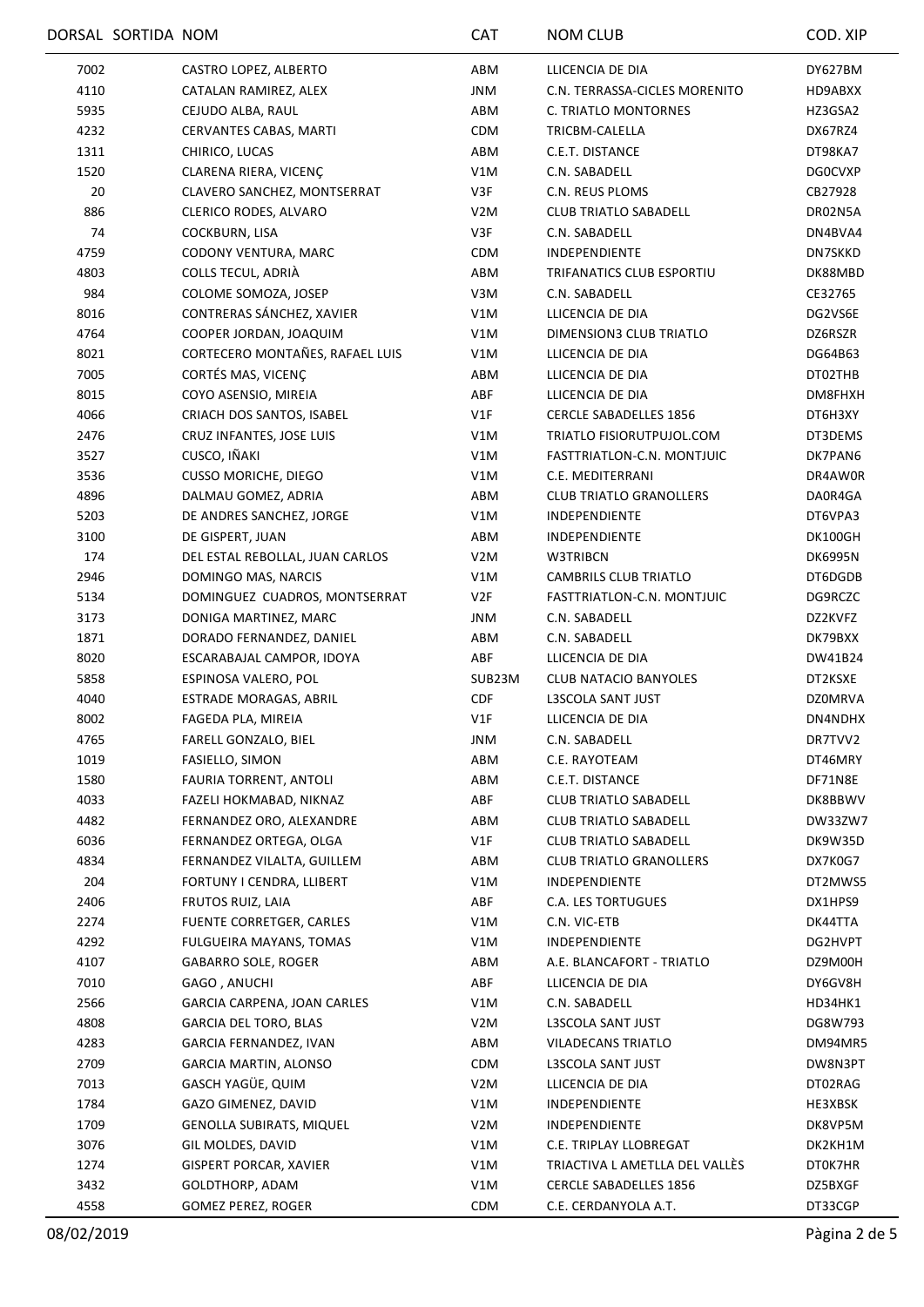|      | DORSAL SORTIDA NOM |                                | <b>CAT</b>       | NOM CLUB                             | COD. XIP       |
|------|--------------------|--------------------------------|------------------|--------------------------------------|----------------|
| 30   |                    | GOMEZ RAMON, LAURA             | ABF              | CMG FERRER HOTELS                    | HD30FTK        |
| 8017 |                    | GRAU CAMINS, JESÚS             | V1M              | LLICENCIA DE DIA                     | DK7BYHM        |
| 107  |                    | <b>GRAU VENTURA, AIDA</b>      | V2F              | <b>C.A. LES TORTUGUES</b>            | DT2B1NH        |
| 2430 |                    | <b>GROULT ROCA, JUAN PEDRO</b> | V <sub>2</sub> M | TRI+9 EL MASNOU                      | DY1C9RE        |
| 7016 |                    | <b>GUARCH ROSELL, JORDI</b>    | ABM              | LLICENCIA DE DIA                     | HD7YN7Y        |
| 4409 |                    | GÜELL HERNÁNDEZ, SANTI         | V1M              | TRIACTIVA L AMETLLA DEL VALLÈS       | DX6B0NR        |
| 4003 |                    | <b>GUERRA ROMERO, TANIA</b>    | ABF              | PRAT TRIATLO 1994                    | DT9P1TK        |
| 4698 |                    | GUERRERO RUSIÑOL, PAULA        | SUB23F           | C.N. SABADELL                        | DR3FSTR        |
| 424  |                    | <b>GUTIERREZ BUENO, PABLO</b>  | <b>JNM</b>       | C.E. CERDANYOLA A.T.                 | HG2FD1X        |
| 5016 |                    | HENSELER, BRITTA               | V2F              | <b>CLUB TRIATLO GRANOLLERS</b>       | DM81B6B        |
| 7014 |                    | HERRADOR FERNANDEZ, EDUARD     | ABM              | LLICENCIA DE DIA                     | DG7M44V        |
| 2118 |                    | HOYAS GIL, FERNANDO            | V1M              | <b>INDEPENDIENTE</b>                 | DG4DH3V        |
| 4762 |                    | <b>IGUALADA ARROYO, SERGI</b>  | ABM              | <b>INDEPENDIENTE</b>                 | DT3K2KZ        |
| 8013 |                    | JIMENEZ GARCIA, DANIEL         | ABM              | LLICENCIA DE DIA                     | DG5HNSM        |
| 3440 |                    | JODAR CORRERO, MIQUEL          | V1M              | C.E. RAYOTEAM                        | DT9HFK1        |
| 6145 |                    | JONES RODRIGUEZ, SANDRA DENISE | V1F              | TRIACTIVA L AMETLLA DEL VALLÉS       | DF0V7RX        |
| 5235 |                    | JORDA AMOR, RICARD             | ABM              | <b>T-BIKES CLUB TRIATLO</b>          | DT2YVMM        |
| 3803 |                    | JUHE SERRANO, ORIOL            | <b>CDM</b>       | TRICBM-CALELLA                       | DT71XV3        |
| 3156 |                    | LAZARO DIAZ, JOAQUIN           | <b>CDM</b>       | FASTTRIATLON-C.N. MONTJUIC           | DY3ZM73        |
| 3958 |                    | LINARES HERNANDEZ, JORDI       | V1M              | C.E. CERDANYOLA A.T.                 | DY00TZD        |
| 4961 |                    | LINARES TORRES, ANTONI         | V <sub>2</sub> M | C.T. LA BISBAL DEMPORDA              | DK143GR        |
| 1576 |                    | LLAMAS CAMBA, ANTONIO          | V3M              | <b>CLUB ATLETIC CASTELLAR</b>        | DY678A8        |
| 7004 |                    | LLOBET RODRIGO, MARC           | ABF              | LLICENCIA DE DIA                     | DY1FPT9        |
| 4769 |                    | LOPERA RAMIREZ, BARTOLOME      | V <sub>2</sub> M | C.N. SABADELL                        | DG64TVA        |
| 490  |                    | LOPEZ ANTON, ALBERT            | V <sub>2</sub> M | TRIATLO FISIORUTPUJOL.COM            | DF6KPHE        |
| 1909 |                    | LOPEZ BAENA, PABLO             | ABM              | <b>INDEPENDIENTE</b>                 | DG2YPWX        |
| 4709 |                    | LOPEZ CASTILLO, PAULA          | ABF              | CLUB TRIATLO CORNELLA                | DK2A7EV        |
| 4141 |                    | LOPEZ ESTEVE, ARIADNA          | CDF              | L3SCOLA SANT JUST                    | KN26V2F        |
| 229  |                    | LOPEZ SAMPIETRO, MANEL         | V1M              | <b>SBR OPEN TEAM</b>                 | DY30G5W        |
| 4364 |                    | LOPEZ SERNA, ALBERTO           | ABM              | CLUB TRIATLO BADIA DEL VALLES        | DG3TS34        |
| 8009 |                    | LUCIA OLIVERAS, JORDI          | V <sub>2</sub> M | LLICENCIA DE DIA                     | DA4SW8V        |
| 5464 |                    | LUIS MARTINEZ, RUBEN           | ABM              | <b>CLUB NATACIO SALLENT</b>          | CE01437        |
| 2941 |                    | MADUEÑO CALDERON, JUAN ANTONIO | V <sub>2</sub> M | <b>CLUB TRIATLO BLANES</b>           | DY6ZFT1        |
| 3612 |                    | MALAGON LOPEZ, DAVID           | V1M              | <b>CLUB TRIATLO GRANOLLERS</b>       | HT1BK08        |
| 785  |                    | MANYA VALENZUELA, ROGER        | SUB23M           | ASS ESPORTIVA ROCKETS                | DK44X1T        |
| 3971 |                    | MAÑE CRUZ, JORDI               | V1M              | CLUB VO2 TEAM                        | <b>DROHGNE</b> |
| 264  |                    | MARCHENA MARSET, GONZALO       | V1M              | <b>CLUB ESPORTIU PRORUNNERS</b>      | DK69TYD        |
| 4207 |                    | MARFIL BOLADERAS, KEVIN        | <b>CDM</b>       | CLUB NATACIO MINORISA                | CF32255        |
| 3864 |                    | MARIA ASIN, XAVI               | JNM              | C.E. CERDANYOLA A.T.                 | VX3Y2PA        |
| 4337 |                    | MARTI ALTES, ORIOL             | V <sub>2</sub> M | <b>CLUB TRIATLO GRANOLLERS</b>       | HT6WY7E        |
| 5866 |                    | MARTI JAPON, MIQUEL            | ABM              | <b>CLUB NATACIO CALDES</b>           | DY5ZSW7        |
| 6250 |                    | MARTIN CASTELLSAGUE, PAULA     | SUB23F           | PRAT TRIATLO 1994                    | CB60077        |
| 3147 |                    | MARTINEZ ADAN, ISMAEL          | V1M              | <b>INDEPENDIENTE</b>                 | DT0CTV3        |
| 8025 |                    | MARTÍNEZ DE DIEGO, PATRICIA    | ABF              | LLICENCIA DE DIA                     | DT2W579        |
| 7017 |                    | MARTINEZ GAZQUEZ, MANEL        | V1M              | LLICENCIA DE DIA                     | DT02PEC        |
| 4725 |                    | MARTINEZ GUTIERREZ, SALVADOR   | V1M              | CLUB NATACIO MINORISA                | DT944PF        |
| 5312 |                    | MARTINEZ RODRIGUEZ, FEDE       | V <sub>2</sub> M | <b>CLUB GASSS TRIATLO CERDANYOLA</b> | HD0GDND        |
| 4726 |                    | MARTINEZ SALA, YERAY           | <b>CDM</b>       | CLUB NATACIO MINORISA                | CF84728        |
| 2716 |                    | MARTINEZ SALVADOR, ELOY        | ABM              | CEME                                 | DF8KHTM        |
| 1142 |                    | MENOR DURAN, FRANCESC          | ABM              | <b>CLUB TRIATLO SABADELL</b>         | HD311HG        |
| 1287 |                    | MIRO I PEREZ, JORDI            | V <sub>2</sub> M | <b>CLUB TRIATLO GRANOLLERS</b>       | DA62ET1        |
| 2706 |                    | MOLERA VILA, ALBERT            | ABM              | <b>INDEPENDIENTE</b>                 | DW4EV5A        |
| 2861 |                    | MONASTERIO VIVES, RICARDO      | V <sub>2</sub> M | FASTTRIATLON-C.N. MONTJUIC           | DT4W48B        |
| 2327 |                    | MONTES NAVARRO, PEDRO          | V1M              | C.E. CERDANYOLA A.T.                 | DG2WBF7        |
| 539  |                    | MONTEYS VILANOVA, MANEL        | V2M              | <b>U.C. SANT CUGAT</b>               | HD1ZD7R        |
| 3073 |                    | MONZONIS ADAME, ARNAU          | <b>CDM</b>       | <b>CLUB TRIATLO GRANOLLERS</b>       | CF32872        |
| 4378 |                    | MORALES MATEO, RAUL            | V1M              | TRIACTIVA L AMETLLA DEL VALLÈS       | DZ9SR1F        |
|      |                    |                                |                  |                                      |                |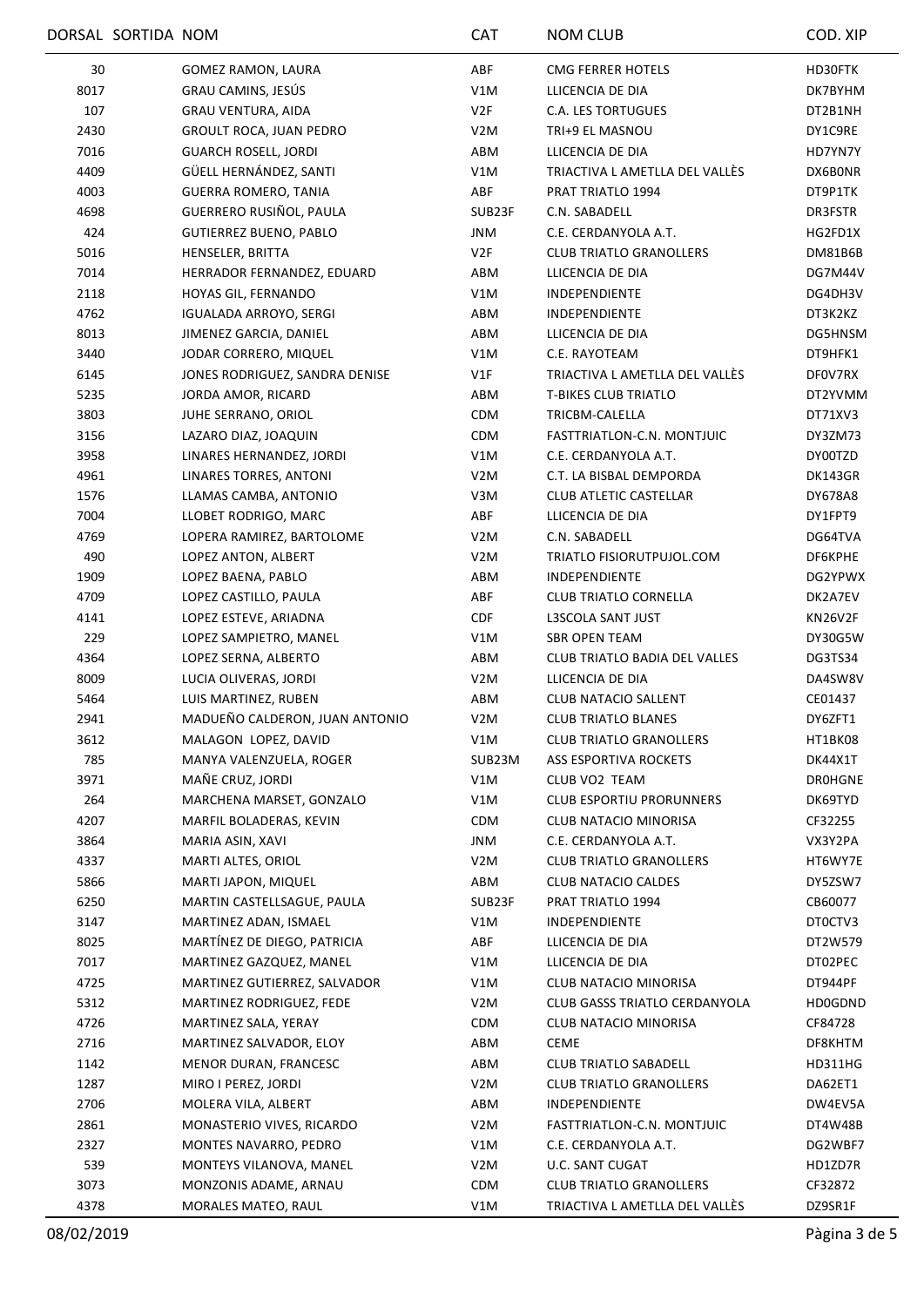|      | DORSAL SORTIDA NOM             | <b>CAT</b>       | <b>NOM CLUB</b>                  | COD. XIP       |
|------|--------------------------------|------------------|----------------------------------|----------------|
| 452  | MORALES, IVAN                  | ABM              | <b>C.A. LES TORTUGUES</b>        | DG2Y7WT        |
| 5381 | MORENO TIERNO, CARLOS          | V1M              | C.N. SABADELL                    | DT4GGFX        |
| 2515 | MUELA CASTRO, JORDI            | ABM              | FLOR DE TRIATLÓ                  | DG7GX8X        |
| 7011 | MUNTANER MAS, ADRIÀ            | ABM              | LLICENCIA DE DIA                 | DY1NV6H        |
| 2729 | MUSTE DUEÑAS, ITZEL            | <b>CDF</b>       | L3SCOLA SANT JUST                | DT23E9A        |
| 375  | NAVARRO GARCIA, JOSEP          | V3M              | <b>CLUB TRIATLO ESPORTRISSIM</b> | DX9S6BW        |
| 4055 | NIETO TORRENT, AITOR           | ABM              | C.E. PEDALA.CAT BALAGUER         | CD68492        |
| 6092 | NOGUERA OTERO, MERITXELL       | V1F              | <b>CLUB NATACIO SITGES</b>       | DK4WANM        |
| 2972 | OCAÑA ALCOBE, EUSEBI           | V1M              | <b>CLUB ATLETIC CASTELLAR</b>    | DG8BGHG        |
| 173  | OLIVELLA PUJOL, JORDI          | V <sub>2</sub> M | W3TRIBCN                         | CD81884        |
| 2808 | OLIVEROS OLIVEROS, PEDRO J.    | V1M              | <b>CLUB TRIATLO GRANOLLERS</b>   | DY9K1YD        |
| 8018 | ORDOÑEZ GALLEGO, JORDI         | V1M              | LLICENCIA DE DIA                 | DY8MNGZ        |
| 4776 | ORTIZ MARTINEZ, IGNACIO        | V1M              | FLOR DE TRIATLÓ                  | DG7WYNE        |
| 8023 | PACHA CONDE, MIGUEL ANGEL      | ABM              | LLICENCIA DE DIA                 | DX5T9NC        |
| 4809 | PADILLA GONZALEZ, AIDA         | JNF              | FASTTRIATLON-C.N. MONTJUIC       | DT2GHXG        |
| 3416 | PADROS FRANQUESA, XAVI         | V1M              | C.N. VIC-ETB                     | DK44EZB        |
| 961  | PAREJA MOCHALES, ANTONIO       | V3M              | <b>CLUB TRIATLO SABADELL</b>     | DZ6NX3F        |
| 8008 | PAREJO PALLARES, NURIA         | SUB23F           | LLICENCIA DE DIA                 | HT6WFM4        |
| 8026 | PAREJO PALLARES, XAVI          | ABM              | LLICENCIA DE DIA                 | <b>DW1K87G</b> |
| 2568 | PASTOR COMA, DAVID             | ABM              | INDEPENDIENTE                    | HT8B4S5        |
| 4042 | PASTOR GALTES, MARTI           | <b>CDM</b>       | L3SCOLA SANT JUST                | DA31WVB        |
| 4768 | PAYA RINCON, LAURA             | V1F              | C.N. SABADELL                    | DG5ZT06        |
| 4004 | PEREZ FLORES, MARC             | CDM              | L3SCOLA SANT JUST                | DY93NG6        |
| 4697 | PEREZ GONZALEZ, MARCOS         | <b>CDM</b>       | C.E. CERDANYOLA A.T.             | HD640FF        |
| 6110 | PESO DOMINGUEZ, CLARA          | <b>JNF</b>       | FASTTRIATLON-C.N. MONTJUIC       | DX5D2SS        |
| 8022 | PINTOR COCA, VÍCTOR            | V1M              | LLICENCIA DE DIA                 | DG3GKYM        |
| 7007 | PIÑOL MARTIN, SHEILA           | ABF              | LLICENCIA DE DIA                 | VX7VK1S        |
|      |                                |                  |                                  |                |
| 7009 | PLANAS CRIADO, XAVI            | ABM              | LLICENCIA DE DIA                 | DY01R8C        |
| 8003 | POMÉS CENTELLA, OSCAR          | V1M              | LLICENCIA DE DIA                 | DY1WZ9V        |
| 4757 | POMÉS CENTELLA, SERGI          | V1M              | C.N. VILAFRANCA                  | DT3B1PD        |
| 2026 | PUCHOL SOTERAS, NIL            | CDM              | FASTTRIATLON-C.N. MONTJUIC       | DM9SN4A        |
| 1517 | PUEYO SOLA, POL                | SUB23M           | <b>CLUB ESPORTIU TRI 4.40</b>    | CD73895        |
| 2528 | PUJADAS BUJALDON, MARC         | <b>CDM</b>       | <b>GAVA TRIATLO</b>              | DX58905        |
| 7003 | PUJOL ISIDRO, ALBA             | ABF              | LLICENCIA DE DIA                 | VX5EWYN        |
| 2562 | <b>QUIRANT RECORT, DAVID</b>   | V1M              | RIPOLLET UNIO ATLETICA           | DT9KRY1        |
| 4583 | QUISPE VARGAS, JOAQUIN GABRIEL | JNM              | ASS ESPORTIVA ROCKETS            | DT2K0Y6        |
| 4566 | RAHALI VICENTE, ALEJANDRO      | V1M              | OPTIMS CLUB TRIATLO              | DY952NR        |
| 2231 | REY GIMENEZ, JOSE              | V1M              | CLUB TRIATLO SABADELL            | DK049FB        |
| 2685 | RIBERA CODINA, MIQUEL          | V <sub>2</sub> M | CLUB NATACIO MINORISA            | HT9SXV7        |
| 2686 | RIBERA FLORES, ALEIX           | <b>CDM</b>       | CLUB NATACIO MINORISA            | HD3WDYC        |
| 996  | RIBOT TERRICABRAS, SANTI       | V <sub>2</sub> M | <b>CLUB TRIATLO GRANOLLERS</b>   | DZ15P63        |
| 1982 | RIERA GONZALEZ, LAIA           | ABF              | INDEPENDIENTE                    | DF55KY4        |
| 4994 | RIERA MARGARIT, XAVIER         | ABM              | CLUB TRIATLÓ LEIX DE NAVÀS       | DG3XGWF        |
| 789  | RIOS CUADROS, JOSE ROQUE       | V2M              | C.A. IGUALADA                    | HD7HEA8        |
| 1652 | RODRIGUEZ GOMEZ, JOAN          | <b>CDM</b>       | C.E. CERDANYOLA A.T.             | DG08KTR        |
| 565  | RODRIGUEZ JIMENEZ, SERGI       | V1M              | INDEPENDIENTE                    | DK16Y9C        |
| 4772 | ROIG AGEA, NIL                 | <b>CDM</b>       | <b>INDEPENDIENTE</b>             | DR204PW        |
| 6194 | ROJAS LEDEZMA, ELVA            | ABF              | <b>CLUB TRIATLO SABADELL</b>     | DT27VTD        |
| 6222 | ROMAN MARIN, MAMEN             | ABF              | CLUB TRIATLÓ LEIX DE NAVÀS       | DT9BDD9        |
| 59   | ROMANCE OMS, MARTA             | JNF              | ASS ESPORTIVA ROCKETS            | DZ17R3R        |
| 4073 | ROMEO SANTIAGO, POL            | <b>CDM</b>       | C.E. CERDANYOLA A.T.             | DY3S8C6        |
| 1030 | ROVIRA RIBAS, ORIOL            | ABM              | <b>CLUB TRIATLO GRANOLLERS</b>   | HZ32F0Y        |
| 8024 | RUIZ CALVED, MAITE             | ABF              | LLICENCIA DE DIA                 | CA72023        |
| 5850 | SALA MARTINEZ, FRANCISCO       | V <sub>2</sub> M | <b>C.A. LES TORTUGUES</b>        | DY0WXV3        |
| 8010 | SALA MARTINEZ, JOSEP LLUIS     | V2M              | LLICENCIA DE DIA                 | DG630CH        |
| 4692 | SALCEDO YEPES, OSCAR           | ABM              | <b>GOO SPORT CLUB</b>            | DK9NW61        |
| 6111 | SANCHEZ ALBERT, IRENE          | ABF              | DIMENSION3 CLUB TRIATLO          | HT1FVE8        |